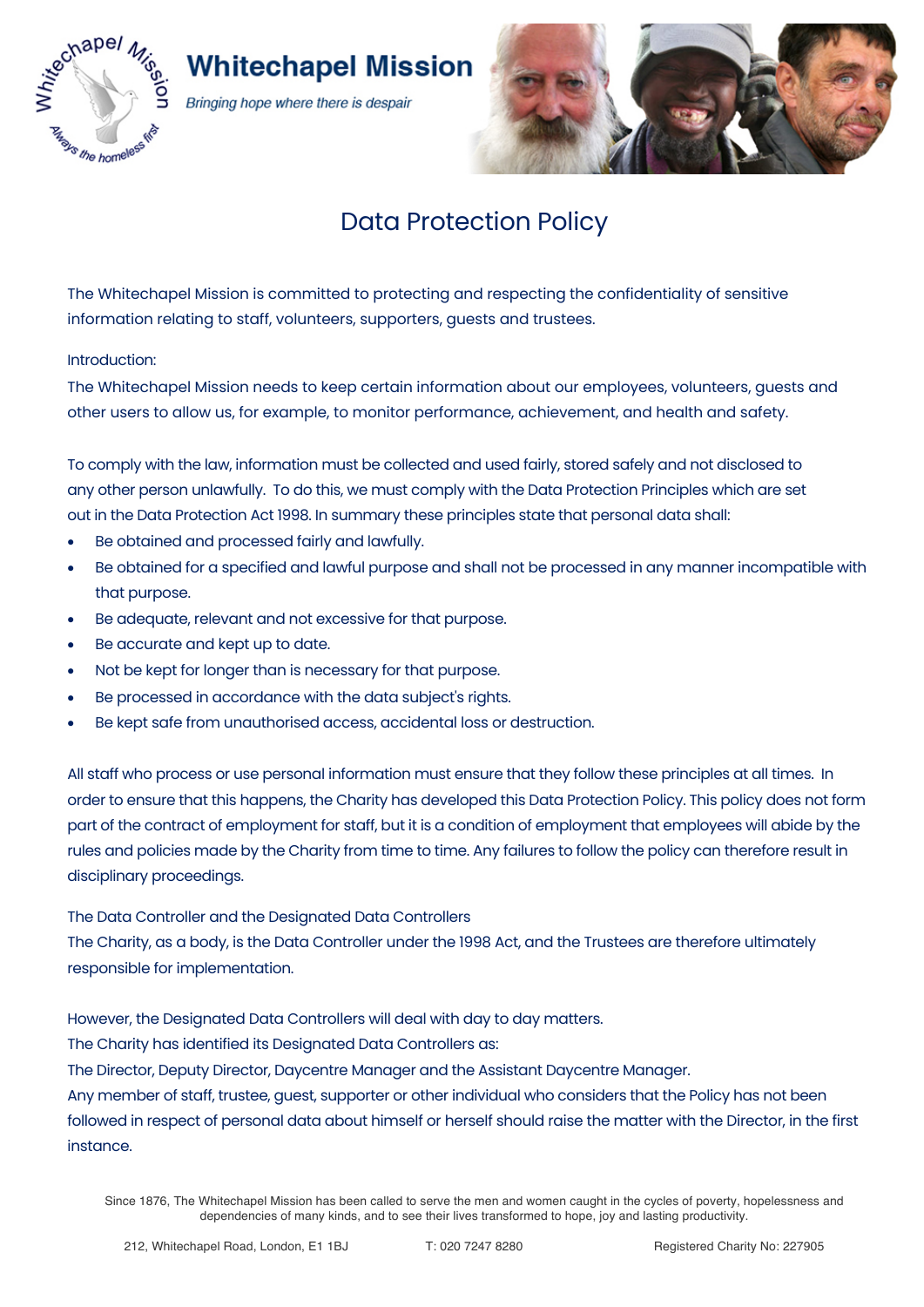## Responsibilities of Staff:

All staff are responsible for:

- Checking that any information that they provide to the Charity in connection with their employment is accurate and up to date.
- Informing the Charity of any changes to information that they have provided, e.g. change of address, either at the time of appointment or subsequently. The Charity cannot be held responsible for any errors unless the staff member has informed the Charity of such changes.

Handling all personal data (eg — supportes or guests data) with reference to this policy.

### Data Security:

All staff are responsible for ensuring that:

- Any personal data that they hold is kept securely.
- Personal information is not disclosed either orally or in writing or via Web pages or by any other means, accidentally or otherwise, to any unauthorised third party.

Staff should note that unauthorised disclosure will usually be a disciplinary matter, and may be considered gross misconduct in some cases.

Personal information should:

- Be deleted if not required
- Be kept in the locked filing cabinets, in the secure office, or;
- If it is computerised, be password protected both on a local hard drive and on a network drive that is regularly backed up; and
- No data is to be copied to or stored on a usb memory key or other removable storage media.

Rights to Access Information:

All staff, supporters, service users and other users are entitled to:

- Know what information the Charity holds and processes about them and why.
- Know how to gain access to it.
- Know how to keep it up to date.
- Know what the Charity is doing to comply with its obligations under the 1998 Act.

The Charity will, upon request, provide all staff, supporters and service users and other relevant users with a statement regarding the personal data held about them. This will state all the types of data the Charity holds and processes about them, and the reasons for which they are processed.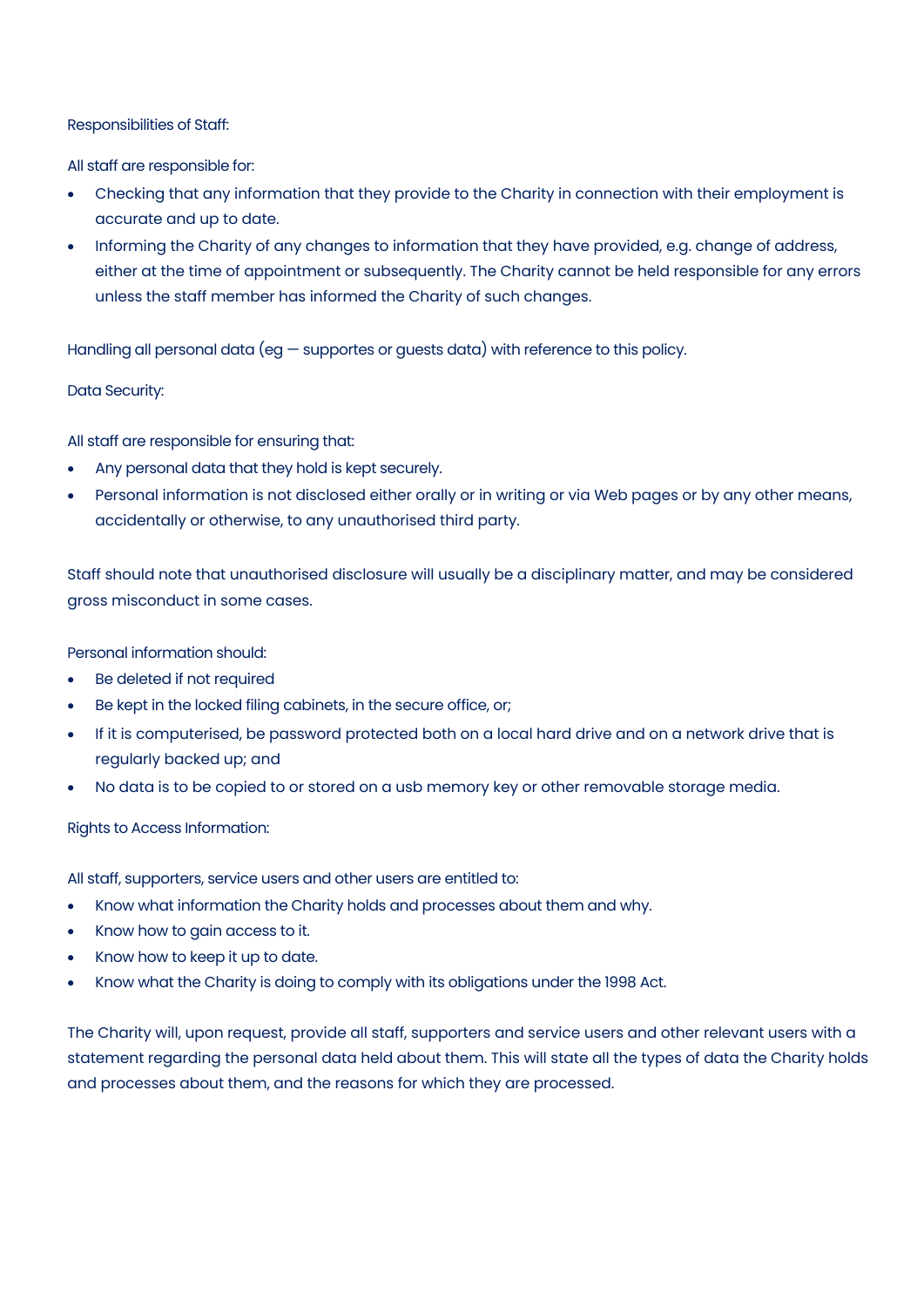### **Access to CCTV**

We cannot release CCTV footage following a Subject Access Request where third party individuals can be identified unless those parties have consented to the disclosure.

We may also refuse to provide footage to you whereby doing so would be likely to prejudice:

- o **the prevention and detection of crime**
- o **apprehension and prosecution of offenders**

If no data is held with regard to your request, or the data falls into a category exempted from disclosure, you will be notified of this in writing.

Please note, if you have:

- o **been the victim of a crime**
- o **been involved in a road traffic collision or**
- o **are an insurance company or legal representative**

we are unable to accept Subject Access Requests in these instances as we would only be able to provide images of you and not of third parties.

If you have been the victim of a crime, or it is a crime-related incident, you should report the matter to the Police by calling either 999 in an emergency or 101 in a non-emergency. The Police can make a request direct to us to view our footage and, if held, it will be provided to the Investigating Officer.

If you have been involved in a road traffic collision or incident (without Police involvement), then you should contact your insurance company or solicitor to request the footage under Schedule 2, Part 1(5) of the Data Protection Act 2018.

If you have been involved in a car collision or incident with Police involvement, and you have a crime reference number, you should contact the Police directly to request CCTV footage.

These requests are subject to a fee of up to £85 (work required to remove any third party images) which is payable for the relevant footage, if held.

In Conclusion:

All staff, supporters, service users and other users have a right under the 1998 Act to access certain personal data being kept about them either on computer or in certain files. Any person who wishes to exercise this right should make a request in writing and submit it to the Director. The Charity will ask to see evidence of your identity, such as your passport or driving license, before disclosure of information.

The Charity may make a charge on each occasion that access is requested in order to meet the costs of providing the details of the information held.

The Charity aims to comply with requests for access to personal information as quickly as possible, but will ensure